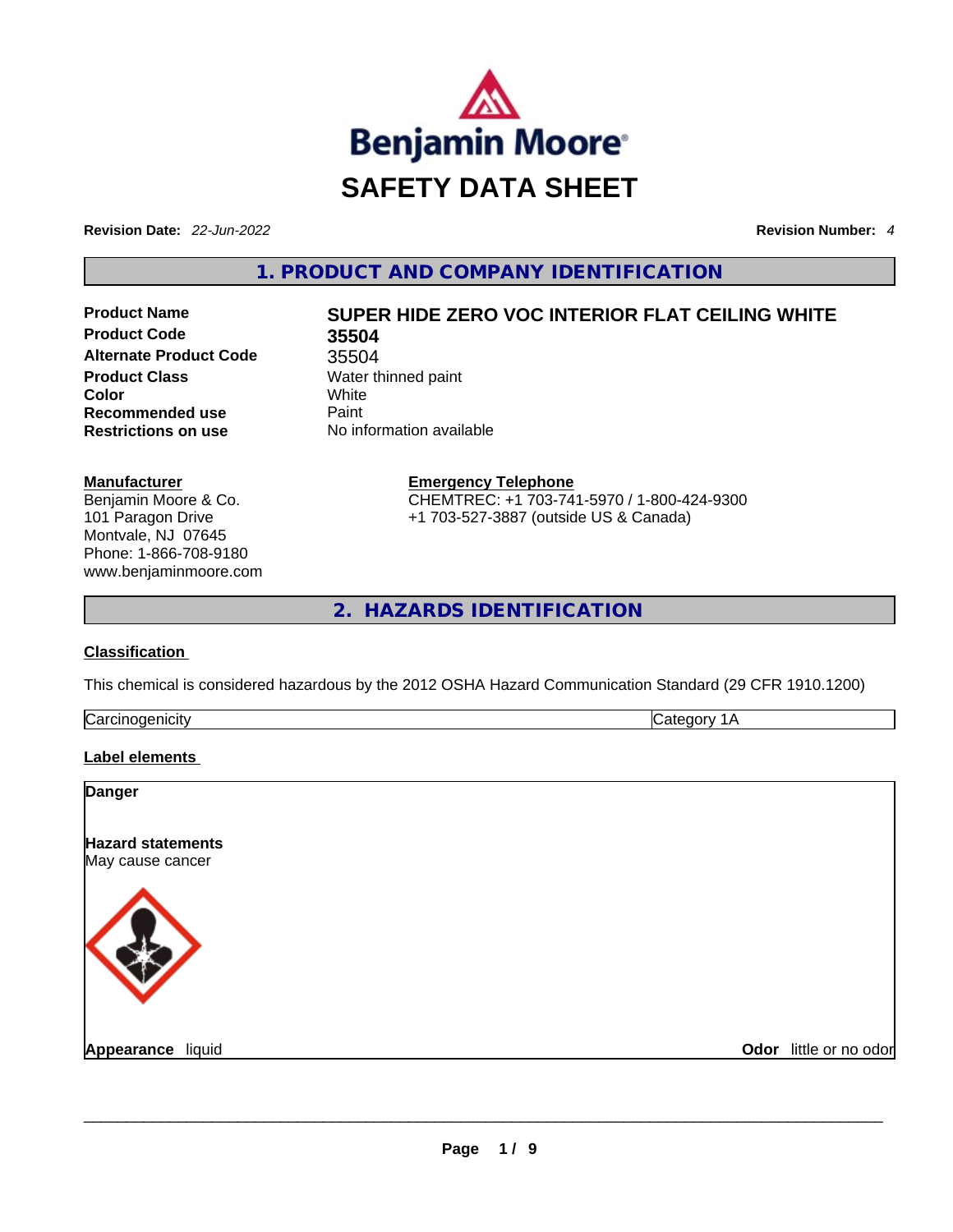## **Precautionary Statements - Prevention**

Obtain special instructions before use Do not handle until all safety precautions have been read and understood Use personal protective equipment as required

#### **Precautionary Statements - Response**

IF exposed or concerned: Get medical advice/attention

#### **Precautionary Statements - Storage**

Store locked up

#### **Precautionary Statements - Disposal**

Dispose of contents/container to an approved waste disposal plant

## **Hazards not otherwise classified (HNOC)**

Not applicable

#### **Other information**

No information available

 **WARNING:** This product contains isothiazolinone compounds at levels of <0.1%. These substances are biocides commonly found in most paints and a variety of personal care products as a preservative. Certain individuals may be sensitive or allergic to these substances, even at low levels.

 $\_$  ,  $\_$  ,  $\_$  ,  $\_$  ,  $\_$  ,  $\_$  ,  $\_$  ,  $\_$  ,  $\_$  ,  $\_$  ,  $\_$  ,  $\_$  ,  $\_$  ,  $\_$  ,  $\_$  ,  $\_$  ,  $\_$  ,  $\_$  ,  $\_$  ,  $\_$  ,  $\_$  ,  $\_$  ,  $\_$  ,  $\_$  ,  $\_$  ,  $\_$  ,  $\_$  ,  $\_$  ,  $\_$  ,  $\_$  ,  $\_$  ,  $\_$  ,  $\_$  ,  $\_$  ,  $\_$  ,  $\_$  ,  $\_$  ,

## **3. COMPOSITION INFORMATION ON COMPONENTS**

| <b>Chemical name</b> | CAS No.    | Weight-%    |
|----------------------|------------|-------------|
| Limestone            | 1317-65-3  | $15 - 20$   |
| Titanium dioxide     | 13463-67-7 | $5 - 10$    |
| Kaolin, calcined     | 92704-41-1 | $5 - 10$    |
| Diatomaceous earth   | 61790-53-2 | $-5$        |
| Silica, crystalline  | 14808-60-7 | $0.1 - 0.5$ |

|                                                  | 4. FIRST AID MEASURES                                                                                    |
|--------------------------------------------------|----------------------------------------------------------------------------------------------------------|
| <b>General Advice</b>                            | No hazards which require special first aid measures.                                                     |
| <b>Eye Contact</b>                               | Rinse thoroughly with plenty of water for at least 15 minutes and consult a<br>physician.                |
| <b>Skin Contact</b>                              | Wash off immediately with soap and plenty of water while removing all<br>contaminated clothes and shoes. |
| <b>Inhalation</b>                                | Move to fresh air. If symptoms persist, call a physician.                                                |
| Ingestion                                        | Clean mouth with water and afterwards drink plenty of water. Consult a physician if<br>necessary.        |
| <b>Most Important</b><br><b>Symptoms/Effects</b> | None known.                                                                                              |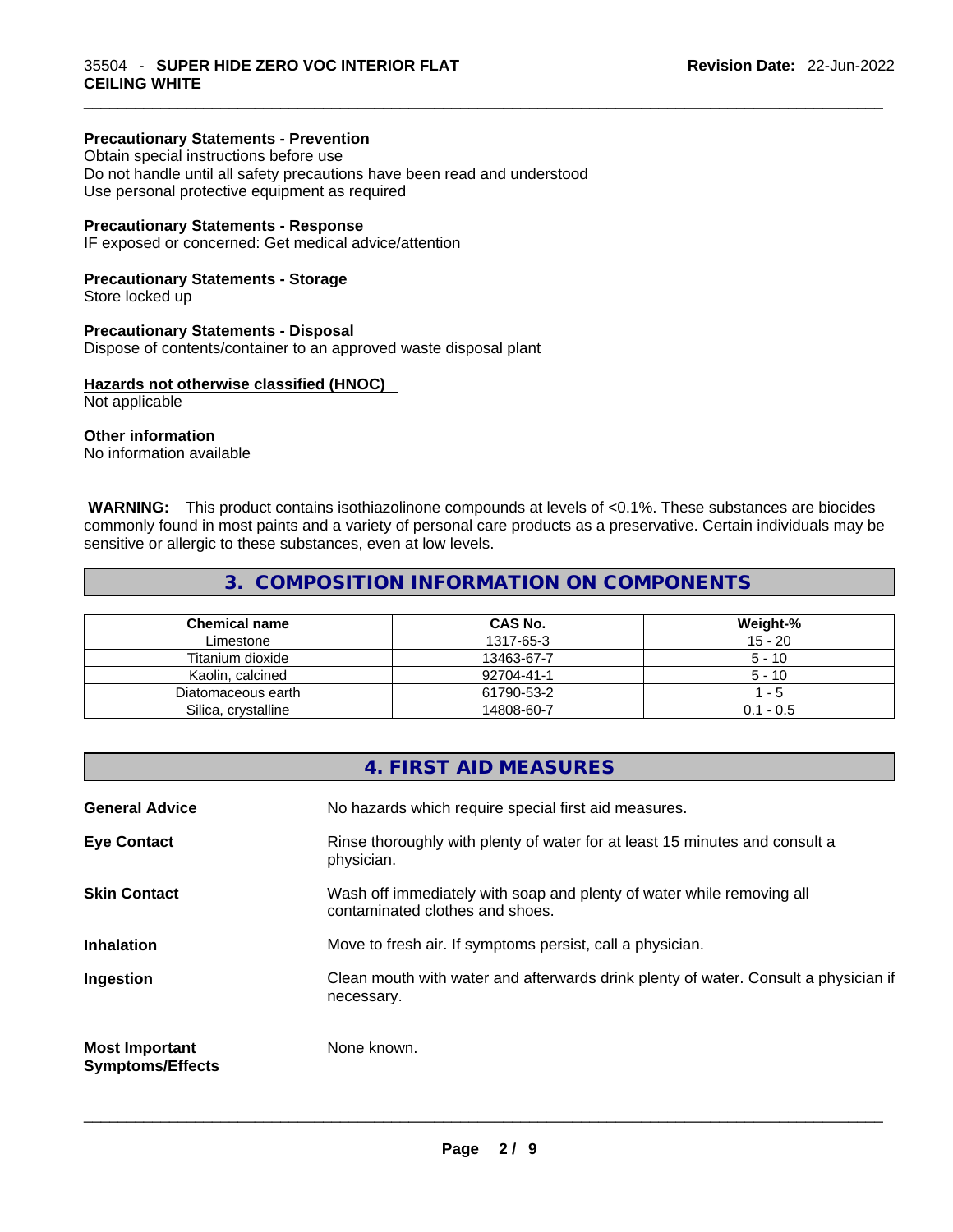| <b>Notes To Physician</b>                                                        |                                                               | Treat symptomatically.                                                                                                                       |                                                |  |                                                          |
|----------------------------------------------------------------------------------|---------------------------------------------------------------|----------------------------------------------------------------------------------------------------------------------------------------------|------------------------------------------------|--|----------------------------------------------------------|
|                                                                                  |                                                               | 5. FIRE-FIGHTING MEASURES                                                                                                                    |                                                |  |                                                          |
|                                                                                  | <b>Suitable Extinguishing Media</b>                           |                                                                                                                                              | circumstances and the surrounding environment. |  | Use extinguishing measures that are appropriate to local |
| Protective equipment and precautions for firefighters                            |                                                               | As in any fire, wear self-contained breathing apparatus<br>pressure-demand, MSHA/NIOSH (approved or equivalent)<br>and full protective gear. |                                                |  |                                                          |
| <b>Specific Hazards Arising From The Chemical</b>                                |                                                               | Closed containers may rupture if exposed to fire or<br>extreme heat.                                                                         |                                                |  |                                                          |
| <b>Sensitivity to mechanical impact</b>                                          |                                                               | No                                                                                                                                           |                                                |  |                                                          |
| Sensitivity to static discharge                                                  |                                                               | No                                                                                                                                           |                                                |  |                                                          |
| <b>Flash Point Data</b><br>Flash point (°F)<br>Flash Point (°C)<br><b>Method</b> |                                                               | Not applicable<br>Not applicable<br>Not applicable                                                                                           |                                                |  |                                                          |
|                                                                                  | <b>Flammability Limits In Air</b>                             |                                                                                                                                              |                                                |  |                                                          |
|                                                                                  | Lower flammability limit:<br><b>Upper flammability limit:</b> |                                                                                                                                              | Not applicable<br>Not applicable               |  |                                                          |
| <b>NFPA</b>                                                                      | Health: 1                                                     | Flammability: 0                                                                                                                              | <b>Instability: 0</b>                          |  | <b>Special:</b> Not Applicable                           |
| <b>NFPA Legend</b><br>0 - Not Hazardous<br>1 - Slightly                          |                                                               |                                                                                                                                              |                                                |  |                                                          |

- 2 Moderate
- 
- 3 High
- 4 Severe

*The ratings assigned are only suggested ratings, the contractor/employer has ultimate responsibilities for NFPA ratings where this system is used.* 

*Additional information regarding the NFPA rating system is available from the National Fire Protection Agency (NFPA) at www.nfpa.org.* 

## **6. ACCIDENTAL RELEASE MEASURES**

| <b>Personal Precautions</b>      | Avoid contact with skin, eyes and clothing. Ensure adequate ventilation.                             |
|----------------------------------|------------------------------------------------------------------------------------------------------|
| <b>Other Information</b>         | Prevent further leakage or spillage if safe to do so.                                                |
| <b>Environmental precautions</b> | See Section 12 for additional Ecological Information.                                                |
| <b>Methods for Cleaning Up</b>   | Soak up with inert absorbent material. Sweep up and shovel into suitable<br>containers for disposal. |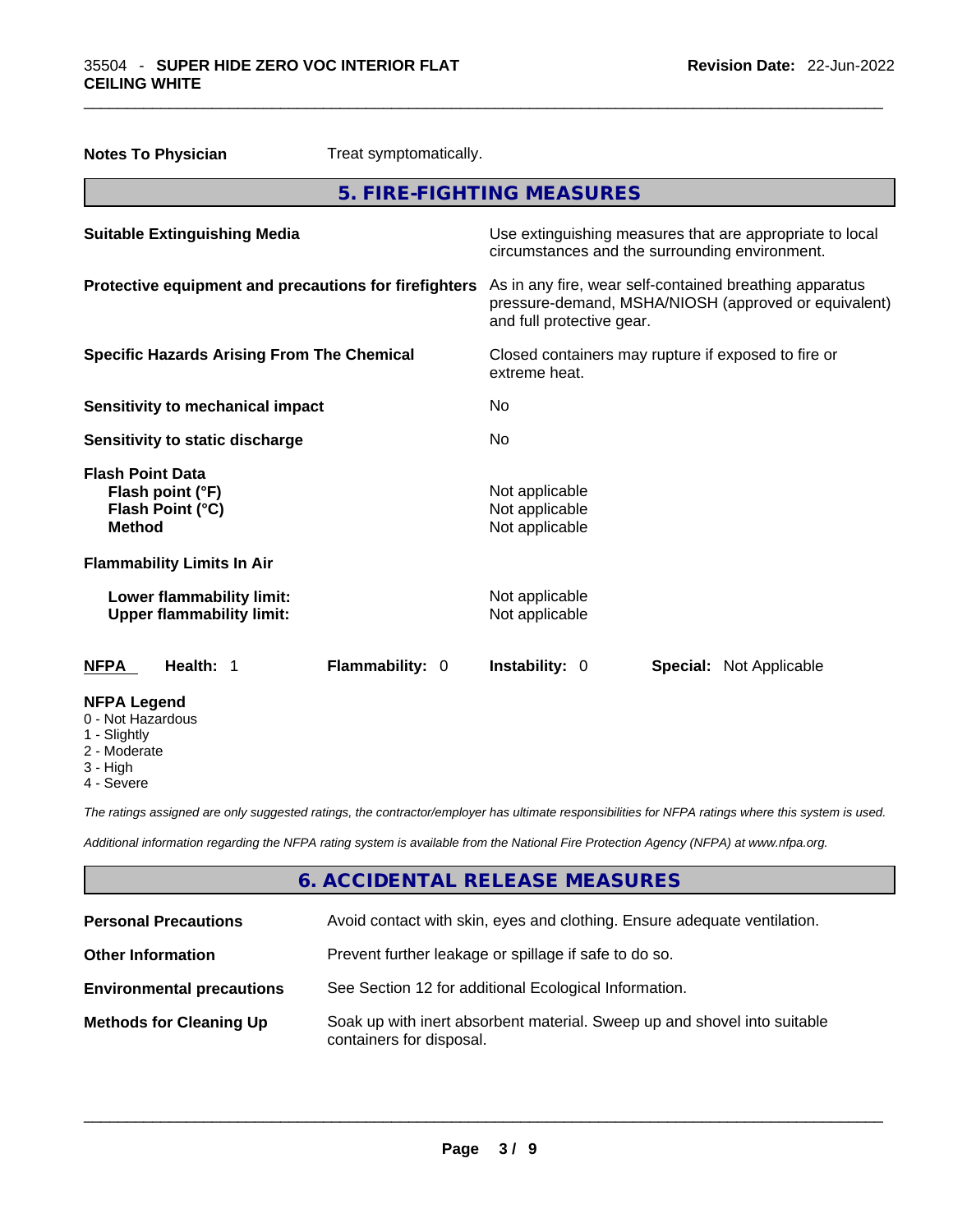|                               | 7. HANDLING AND STORAGE                                                                                                                                                          |
|-------------------------------|----------------------------------------------------------------------------------------------------------------------------------------------------------------------------------|
| <b>Handling</b>               | Avoid contact with skin, eyes and clothing. Avoid breathing vapors, spray mists or<br>sanding dust. In case of insufficient ventilation, wear suitable respiratory<br>equipment. |
| <b>Storage</b>                | Keep container tightly closed. Keep out of the reach of children.                                                                                                                |
| <b>Incompatible Materials</b> | No information available                                                                                                                                                         |

## **8. EXPOSURE CONTROLS/PERSONAL PROTECTION**

## **Exposure Limits**

| <b>Chemical name</b> | <b>ACGIH TLV</b>                        | <b>OSHA PEL</b>                                        |
|----------------------|-----------------------------------------|--------------------------------------------------------|
| Limestone            | N/E                                     | 15 mg/m <sup>3</sup> - TWA                             |
|                      |                                         | $5 \text{ mg/m}^3$ - TWA                               |
| Titanium dioxide     | TWA: $10 \text{ mg/m}^3$                | 15 mg/m $3$ - TWA                                      |
| Diatomaceous earth   | N/E                                     |                                                        |
|                      |                                         | 20 mppcf - TWA                                         |
| Silica, crystalline  | TWA: 0.025 mg/m <sup>3</sup> respirable | 50 $\mu$ g/m <sup>3</sup> - TWA Respirable crystalline |
|                      | particulate matter                      | silica 50 $\mu$ g/m <sup>3</sup> - TWA                 |
|                      |                                         |                                                        |

#### **Legend**

ACGIH - American Conference of Governmental Industrial Hygienists Exposure Limits OSHA - Occupational Safety & Health Administration Exposure Limits N/E - Not Established

| <b>Engineering Measures</b>                                                                                                   | Ensure adequate ventilation, especially in confined areas.                                                                                                  |  |  |
|-------------------------------------------------------------------------------------------------------------------------------|-------------------------------------------------------------------------------------------------------------------------------------------------------------|--|--|
| <b>Personal Protective Equipment</b><br><b>Eye/Face Protection</b><br><b>Skin Protection</b><br><b>Respiratory Protection</b> | Safety glasses with side-shields.<br>Protective gloves and impervious clothing.<br>In case of insufficient ventilation wear suitable respiratory equipment. |  |  |
| <b>Hygiene Measures</b>                                                                                                       | Avoid contact with skin, eyes and clothing. Remove and wash contaminated<br>clothing before re-use. Wash thoroughly after handling.                         |  |  |

## **9. PHYSICAL AND CHEMICAL PROPERTIES**

| Appearance              | liquid                   |  |
|-------------------------|--------------------------|--|
| Odor                    | little or no odor        |  |
| <b>Odor Threshold</b>   | No information available |  |
| Density (Ibs/gal)       | $10.9 - 11.3$            |  |
| <b>Specific Gravity</b> | $1.30 - 1.35$            |  |
| pН                      | No information available |  |
| <b>Viscosity (cps)</b>  | No information available |  |
| Solubility(ies)         | No information available |  |
| <b>Water solubility</b> | No information available |  |
| <b>Evaporation Rate</b> | No information available |  |
| Vapor pressure          | No information available |  |
|                         |                          |  |
|                         |                          |  |
|                         |                          |  |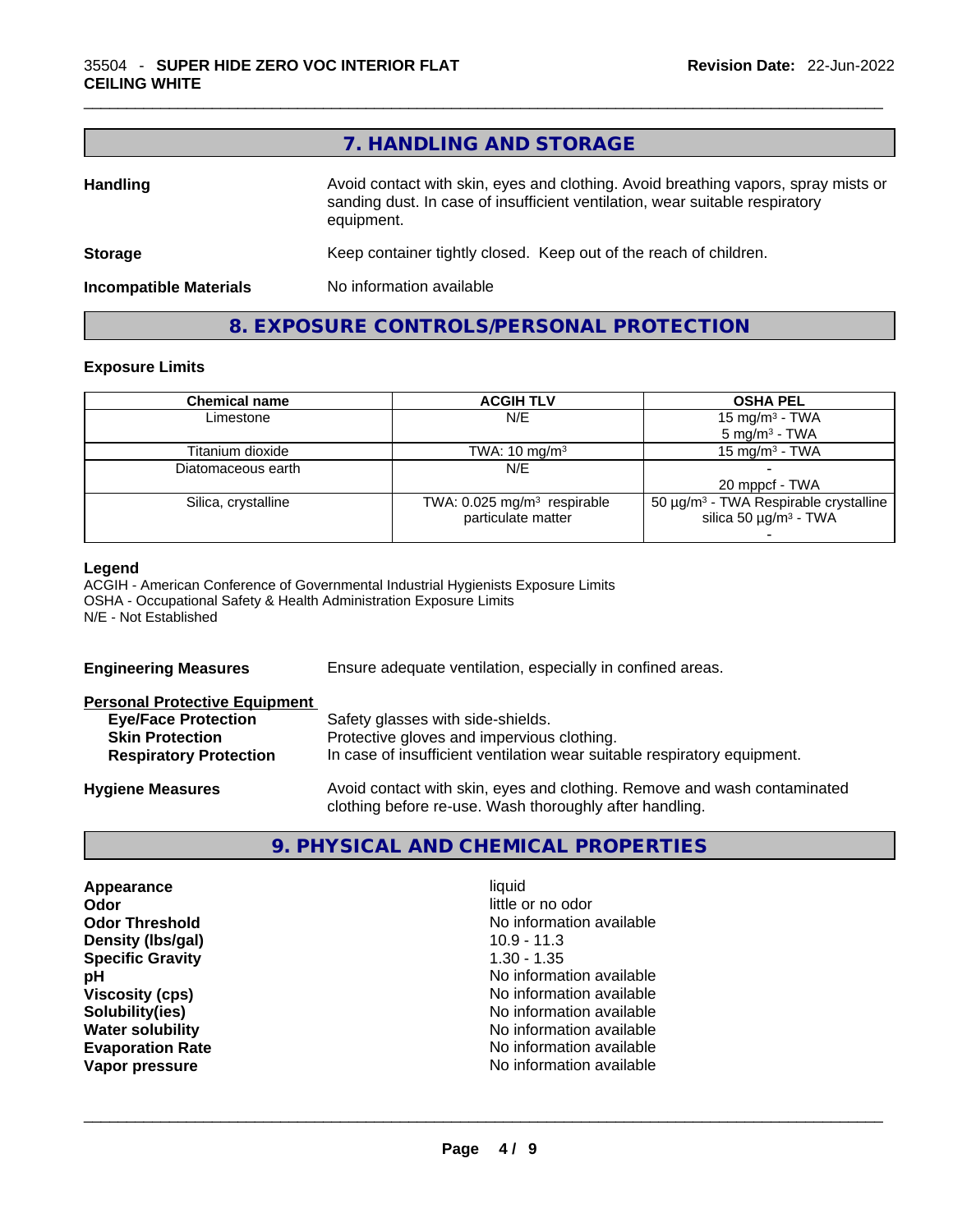| Vapor density                        | No information available |
|--------------------------------------|--------------------------|
| Wt. % Solids                         | $45 - 55$                |
| Vol. % Solids                        | $25 - 35$                |
| Wt. % Volatiles                      | $45 - 55$                |
| Vol. % Volatiles                     | $65 - 75$                |
| <b>VOC Regulatory Limit (g/L)</b>    | < 5                      |
| <b>Boiling Point (°F)</b>            | 212                      |
| <b>Boiling Point (°C)</b>            | 100                      |
| Freezing point (°F)                  | 32                       |
| <b>Freezing Point (°C)</b>           | 0                        |
| Flash point (°F)                     | Not applicable           |
| Flash Point (°C)                     | Not applicable           |
| <b>Method</b>                        | Not applicable           |
| Flammability (solid, gas)            | Not applicable           |
| <b>Upper flammability limit:</b>     | Not applicable           |
| Lower flammability limit:            | Not applicable           |
| <b>Autoignition Temperature (°F)</b> | No information available |
| <b>Autoignition Temperature (°C)</b> | No information available |
| Decomposition Temperature (°F)       | No information available |
| Decomposition Temperature (°C)       | No information available |
| <b>Partition coefficient</b>         | No information available |

## **No information available 45 - 55 Not applicable Not applicable** Not applicable **Flammability (solid, gas)** Not applicable **Not applicable Not applicable No information available No information available No information available No information available No information available**

 $\_$  ,  $\_$  ,  $\_$  ,  $\_$  ,  $\_$  ,  $\_$  ,  $\_$  ,  $\_$  ,  $\_$  ,  $\_$  ,  $\_$  ,  $\_$  ,  $\_$  ,  $\_$  ,  $\_$  ,  $\_$  ,  $\_$  ,  $\_$  ,  $\_$  ,  $\_$  ,  $\_$  ,  $\_$  ,  $\_$  ,  $\_$  ,  $\_$  ,  $\_$  ,  $\_$  ,  $\_$  ,  $\_$  ,  $\_$  ,  $\_$  ,  $\_$  ,  $\_$  ,  $\_$  ,  $\_$  ,  $\_$  ,  $\_$  ,

## **10. STABILITY AND REACTIVITY**

| <b>Reactivity</b>                         | Not Applicable                           |
|-------------------------------------------|------------------------------------------|
| <b>Chemical Stability</b>                 | Stable under normal conditions.          |
| <b>Conditions to avoid</b>                | Prevent from freezing.                   |
| <b>Incompatible Materials</b>             | No materials to be especially mentioned. |
| <b>Hazardous Decomposition Products</b>   | None under normal use.                   |
| <b>Possibility of hazardous reactions</b> | None under normal conditions of use.     |

## **11. TOXICOLOGICAL INFORMATION**

|--|--|

## **Information on likely routes of exposure**

**Principal Routes of Exposure** Eye contact, skin contact and inhalation.

**Acute Toxicity** 

**Product Information** No information available

## **Symptoms related to the physical,chemical and toxicological characteristics**

**Symptoms** No information available **Note that the set of the set of the set of the set of the set of the set of the set of the set of the set of the set of the set of the set of the set of the set of the set of the set of**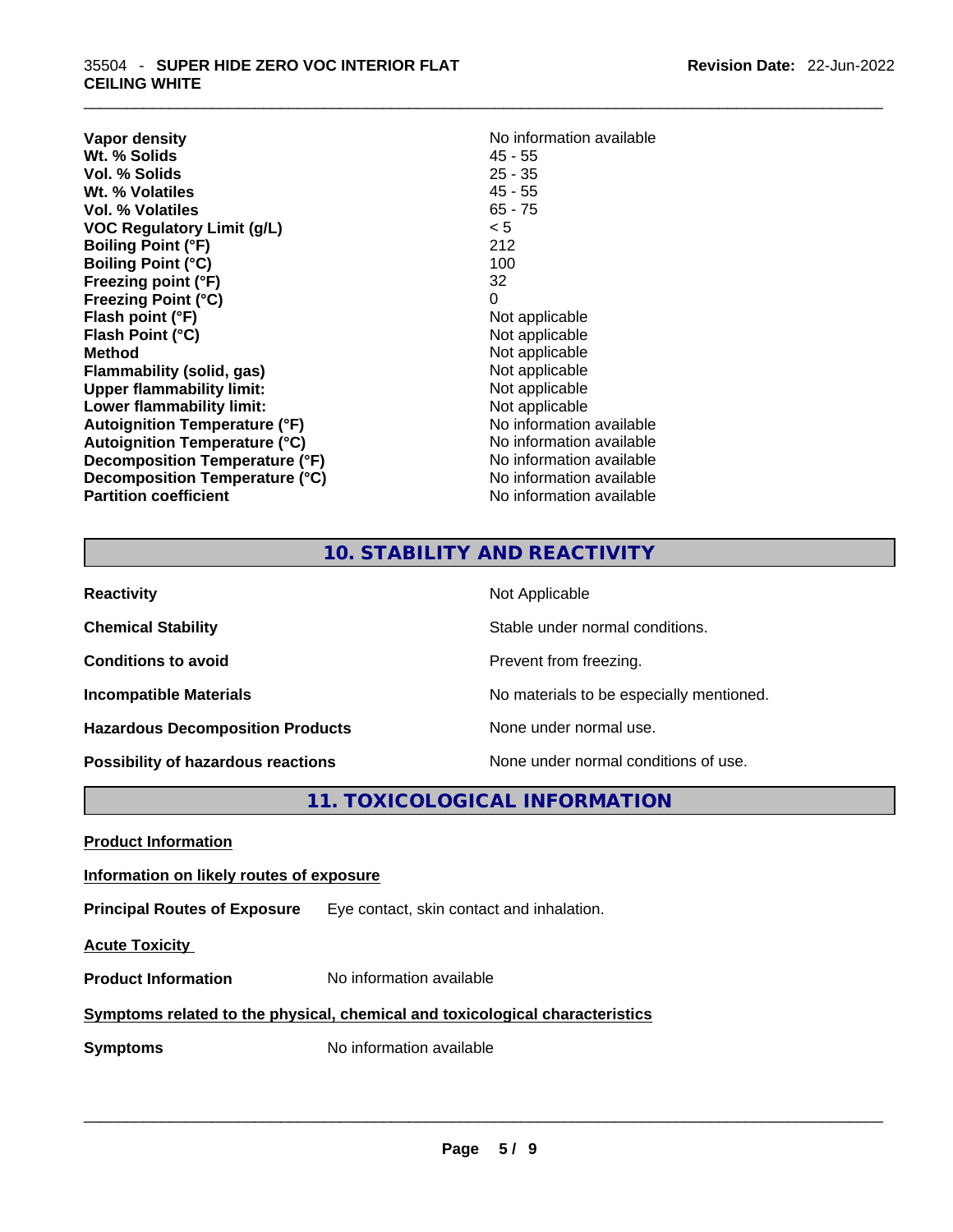## **Delayed and immediate effects as well as chronic effects from short and long-term exposure**

| Eye contact                     | May cause slight irritation.                                                      |
|---------------------------------|-----------------------------------------------------------------------------------|
| <b>Skin contact</b>             | Substance may cause slight skin irritation. Prolonged or repeated contact may dry |
|                                 | skin and cause irritation.                                                        |
| <b>Inhalation</b>               | May cause irritation of respiratory tract.                                        |
| Ingestion                       | Ingestion may cause gastrointestinal irritation, nausea, vomiting and diarrhea.   |
| <b>Sensitization</b>            | No information available                                                          |
| <b>Neurological Effects</b>     | No information available.                                                         |
| <b>Mutagenic Effects</b>        | No information available.                                                         |
| <b>Reproductive Effects</b>     | No information available.                                                         |
| <b>Developmental Effects</b>    | No information available.                                                         |
| Target organ effects            | No information available.                                                         |
| <b>STOT - single exposure</b>   | No information available.                                                         |
| <b>STOT - repeated exposure</b> | Causes damage to organs through prolonged or repeated exposure if inhaled.        |
| Other adverse effects           | No information available.                                                         |
| <b>Aspiration Hazard</b>        | No information available                                                          |

 $\_$  ,  $\_$  ,  $\_$  ,  $\_$  ,  $\_$  ,  $\_$  ,  $\_$  ,  $\_$  ,  $\_$  ,  $\_$  ,  $\_$  ,  $\_$  ,  $\_$  ,  $\_$  ,  $\_$  ,  $\_$  ,  $\_$  ,  $\_$  ,  $\_$  ,  $\_$  ,  $\_$  ,  $\_$  ,  $\_$  ,  $\_$  ,  $\_$  ,  $\_$  ,  $\_$  ,  $\_$  ,  $\_$  ,  $\_$  ,  $\_$  ,  $\_$  ,  $\_$  ,  $\_$  ,  $\_$  ,  $\_$  ,  $\_$  ,

#### **Numerical measures of toxicity**

**The following values are calculated based on chapter 3.1 of the GHS document**

| <b>ATEmix (oral)</b>   | 22495 mg/kg  |
|------------------------|--------------|
| <b>ATEmix (dermal)</b> | 141478 mg/kg |

#### **Component Information**

| Chemical name                  | Oral LD50             | Dermal LD50              | Inhalation LC50          |
|--------------------------------|-----------------------|--------------------------|--------------------------|
| Titanium dioxide<br>13463-67-7 | $> 10000$ mg/kg (Rat) | $\overline{\phantom{0}}$ |                          |
| Kaolin, calcined<br>92704-41-1 | $>$ 2000 mg/kg (Rat)  | $\overline{\phantom{0}}$ | $\overline{\phantom{0}}$ |

#### **Chronic Toxicity**

#### **Carcinogenicity**

*The information below indicates whether each agency has listed any ingredient as a carcinogen:.* 

| <b>Chemical name</b> | <b>IARC</b>          | <b>NTP</b>  | <b>OSHA</b> |
|----------------------|----------------------|-------------|-------------|
|                      | 2B - Possible Human  |             | Listed      |
| Titanium dioxide     | Carcinogen           |             |             |
|                      | 1 - Human Carcinogen | Known Human | Listed      |
| Silica, crystalline  |                      | Carcinogen  |             |

• Crystalline Silica has been determined to be carcinogenic to humans by IARC (1) when in respirable form. Risk of cancer depends on duration and level of inhalation exposure to spray mist or dust from sanding the dried paint.

• Although IARC has classified titanium dioxide as possibly carcinogenic to humans (2B), their summary concludes: "No significant exposure to titanium dioxide is thought to occur during the use of products in which titanium dioxide is bound to other materials, such as paint."

#### **Legend**

IARC - International Agency for Research on Cancer NTP - National Toxicity Program OSHA - Occupational Safety & Health Administration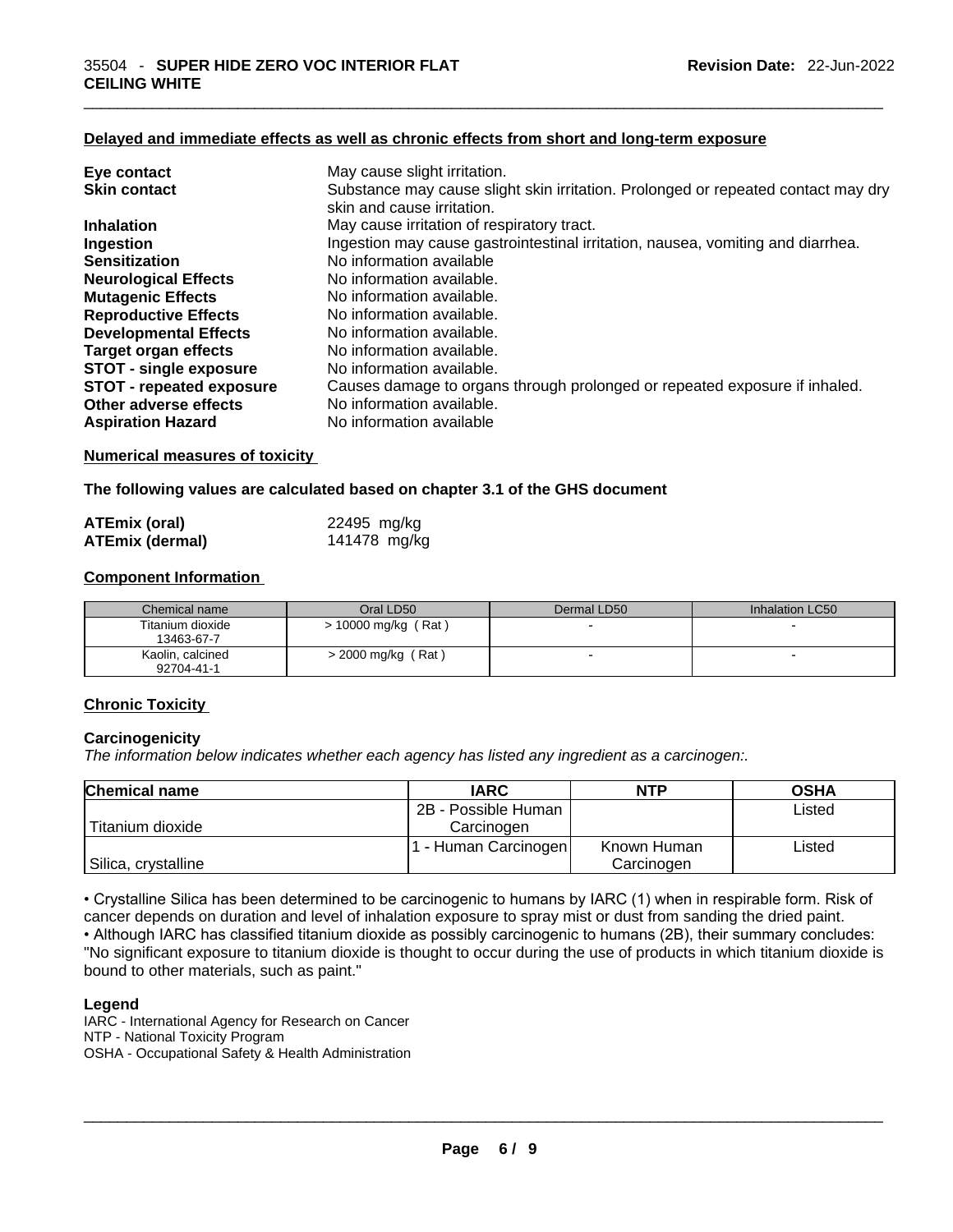## **12. ECOLOGICAL INFORMATION**

 $\_$  ,  $\_$  ,  $\_$  ,  $\_$  ,  $\_$  ,  $\_$  ,  $\_$  ,  $\_$  ,  $\_$  ,  $\_$  ,  $\_$  ,  $\_$  ,  $\_$  ,  $\_$  ,  $\_$  ,  $\_$  ,  $\_$  ,  $\_$  ,  $\_$  ,  $\_$  ,  $\_$  ,  $\_$  ,  $\_$  ,  $\_$  ,  $\_$  ,  $\_$  ,  $\_$  ,  $\_$  ,  $\_$  ,  $\_$  ,  $\_$  ,  $\_$  ,  $\_$  ,  $\_$  ,  $\_$  ,  $\_$  ,  $\_$  ,

## **Ecotoxicity Effects**

The environmental impact of this product has not been fully investigated.

## **Product Information**

#### **Acute Toxicity to Fish**

No information available

#### **Acute Toxicity to Aquatic Invertebrates**

No information available

## **Acute Toxicity to Aquatic Plants**

No information available

## **Persistence / Degradability**

No information available.

## **Bioaccumulation**

No information available.

#### **Mobility in Environmental Media**

No information available.

#### **Ozone**

No information available

## **Component Information**

#### **Acute Toxicity to Fish**

Titanium dioxide  $LC50:$  > 1000 mg/L (Fathead Minnow - 96 hr.)

#### **Acute Toxicity to Aquatic Invertebrates**

No information available

#### **Acute Toxicity to Aquatic Plants**

No information available

## **13. DISPOSAL CONSIDERATIONS**

#### **Waste Disposal Method** Dispose of in accordance with federal, state, and local regulations. Local requirements may vary, consult your sanitation department or state-designated environmental protection agency for more disposal options.

## **14. TRANSPORT INFORMATION**

**DOT** Not regulated  $\blacksquare$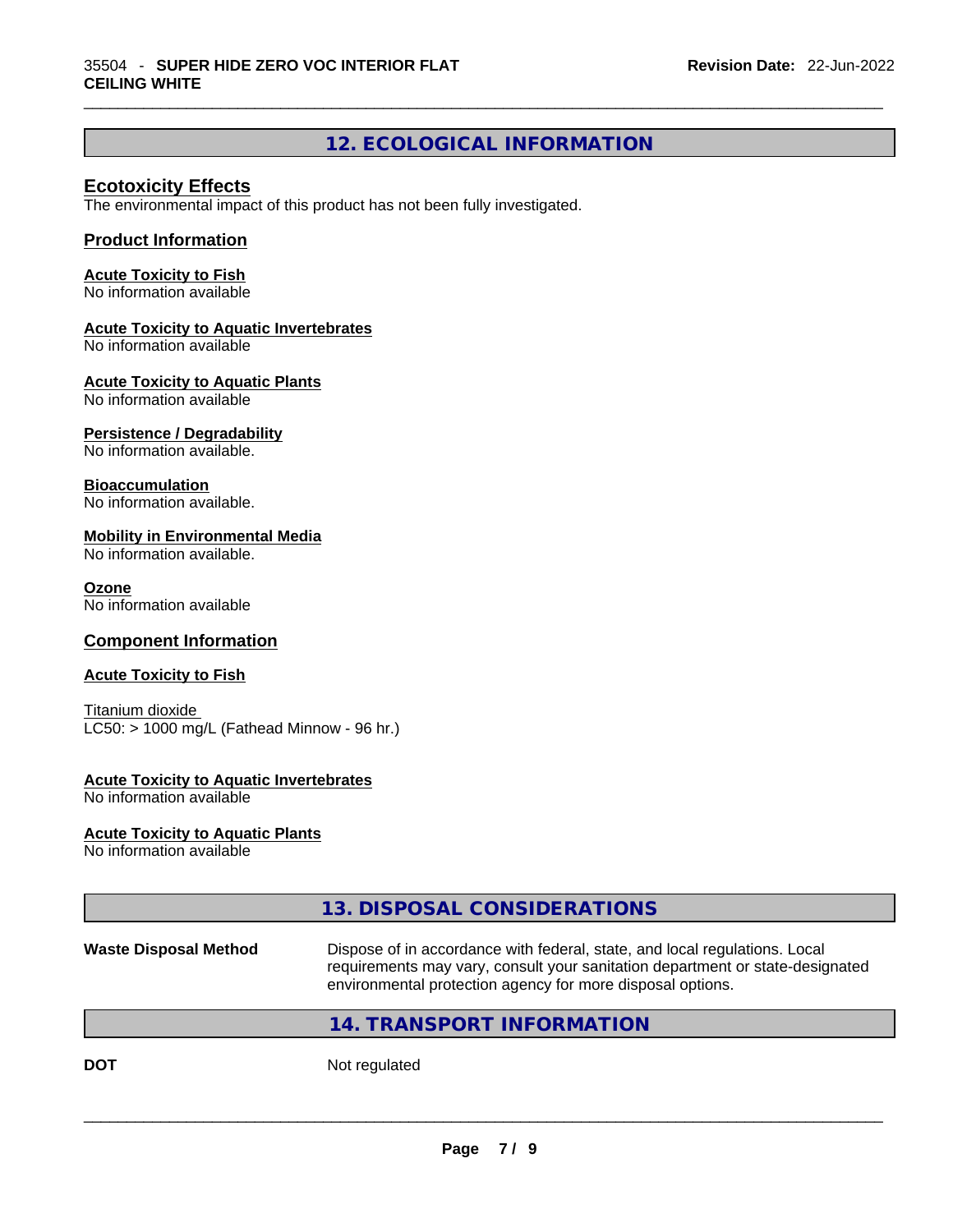| <b>ICAO/IATA</b>                                                                     | Not regulated                                                                                                                        |
|--------------------------------------------------------------------------------------|--------------------------------------------------------------------------------------------------------------------------------------|
| <b>IMDG / IMO</b>                                                                    | Not regulated                                                                                                                        |
|                                                                                      | <b>15. REGULATORY INFORMATION</b>                                                                                                    |
| <b>International Inventories</b><br><b>TSCA: United States</b><br><b>DSL: Canada</b> | Yes - All components are listed or exempt.<br>No - Not all of the components are listed.<br>One or more component is listed on NDSL. |
| <b>Federal Regulations</b>                                                           |                                                                                                                                      |

| SARA 311/312 hazardous categorization |                |  |
|---------------------------------------|----------------|--|
| Acute health hazard                   | Nο             |  |
| Chronic Health Hazard                 | Yes            |  |
| Fire hazard                           | N <sub>0</sub> |  |
| Sudden release of pressure hazard     | No             |  |
| <b>Reactive Hazard</b>                | No             |  |

#### **SARA 313**

Section 313 of Title III of the Superfund Amendments and Reauthorization Act of 1986 (SARA). This product contains a chemical or chemicals which are subject to the reporting requirements of the Act and Title 40 of the Code of Federal Regulations, Part 372:

*None*

## **Clean Air Act,Section 112 Hazardous Air Pollutants (HAPs) (see 40 CFR 61)**

This product contains the following HAPs:

*None*

## **US State Regulations**

## **California Proposition 65**

**WARNING:** This product can expose you to chemicals including Titanium dioxide, which are known to the State of California to cause cancer, and Toluene which are known to the State of California to cause birth defects or other reproductive harm. For more information go to www.P65Warnings.ca.gov

#### **State Right-to-Know**

| $\sim$<br>----<br>.<br>∟n∈<br>юш<br>-- | Мa<br>אואס | New<br><b>Larcay</b> | .<br>нс |
|----------------------------------------|------------|----------------------|---------|
| imaetoni<br><b>SIOL</b><br>16          |            |                      |         |